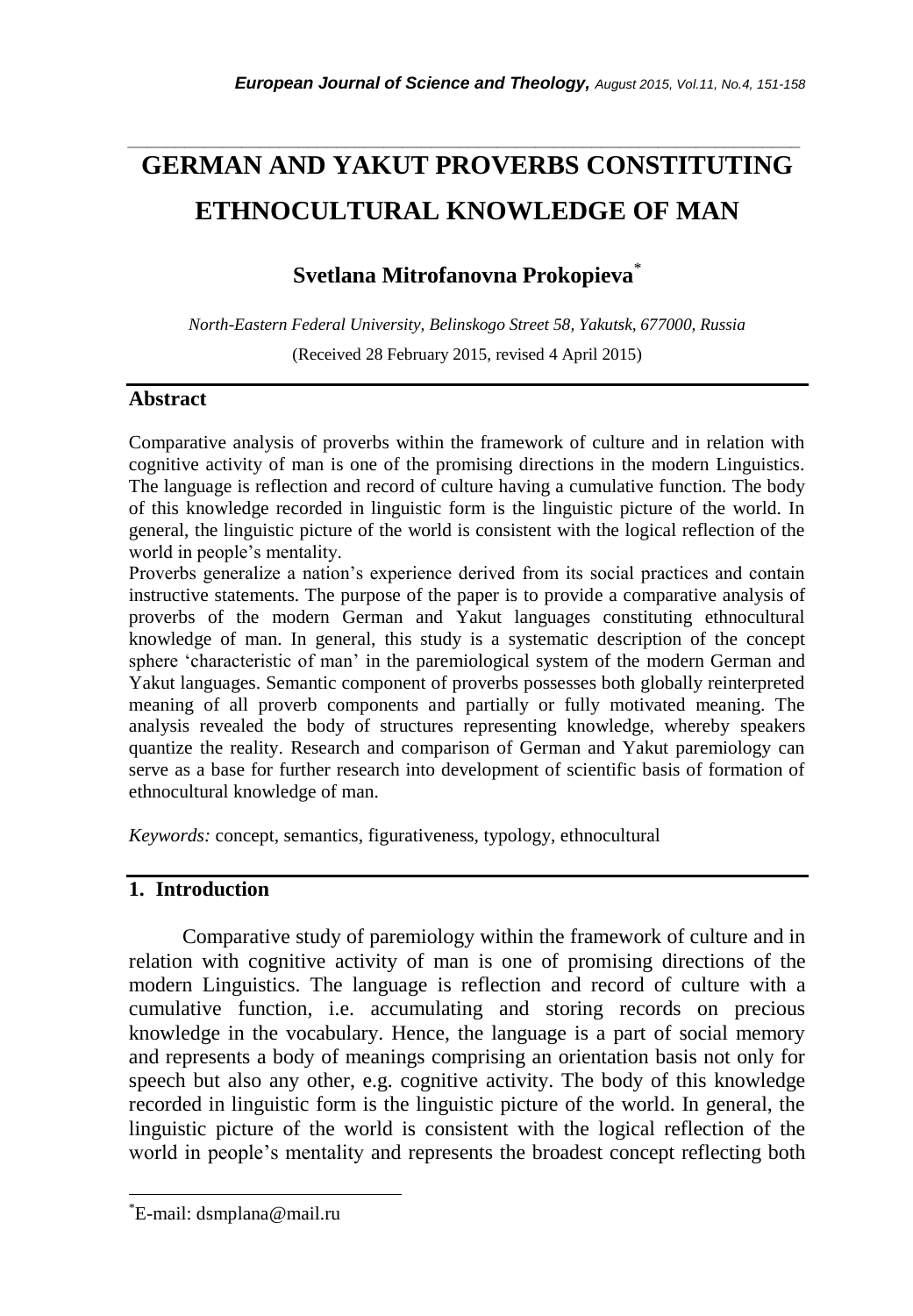naive and scientific world view of a nation which objectifies at the definition level of the study of lexical units. The principle of explanation gains actual content when studying proverbs of the modern German and Yakut languages because interrelation of sciences allows revealing different types of explanations and attach rational meaning to each of them. The paremiological picture of the world is referred to here as a segment of the naïve linguistic picture of the world involving paremiological corpus of a nation.

## **2. Discussion**

The paremiological segment of the linguistic picture of the world is a component of the naïve picture of the world which reflects the most archaic layers of the national mentality as well as stages of historical development of personality. Proverbs generalize a nation's experience derived from its social practices and contain instructive statements. Proverbs and sayings have been studied by many scholars [1-9]. Proverbs and sayings are texts that had a precedent in culture, social life, so they are described as precedent texts in modern science [10-12]. The purpose of the paper is to provide a comparative analysis of proverbs of the modern German and Yakut languages constituting ethnocultural knowledge of man. The paper analyses modern German and Yakut proverbs meanings, which are determined by lexicographic sources, paremiological dictionaries and compendia [13-15]. Semantic component of proverbs possesses both globally reinterpreted meaning of all proverb components and partially or fully motivated meaning.

## *2.1. Globally reinterpreted meaning of proverbs*

Too many cooks spoil the broth (German proverb  $-$  Gp).

You scratch my back and I'll scratch yours (Gp).

A new broom sweeps clean (Gp).

(They) broke the forked branch (Yakut proverb - Yp) – (They) broke up forever.

The one with horns as long as arms open has gotten into him  $(Yp)$  – The devil has gotten into him.

They are such people that water will not leak between them  $(Yp)$  – They are close friends.

# *2.2. Partially reinterpreted proverbs*

The old love doesn't rust (Gp).

Time is the best doctor (Gp).

Lie has short legs (Gp).

As they say, (he) still hasn't grown wise although it's time for him to step on his moustache and beard (Yp).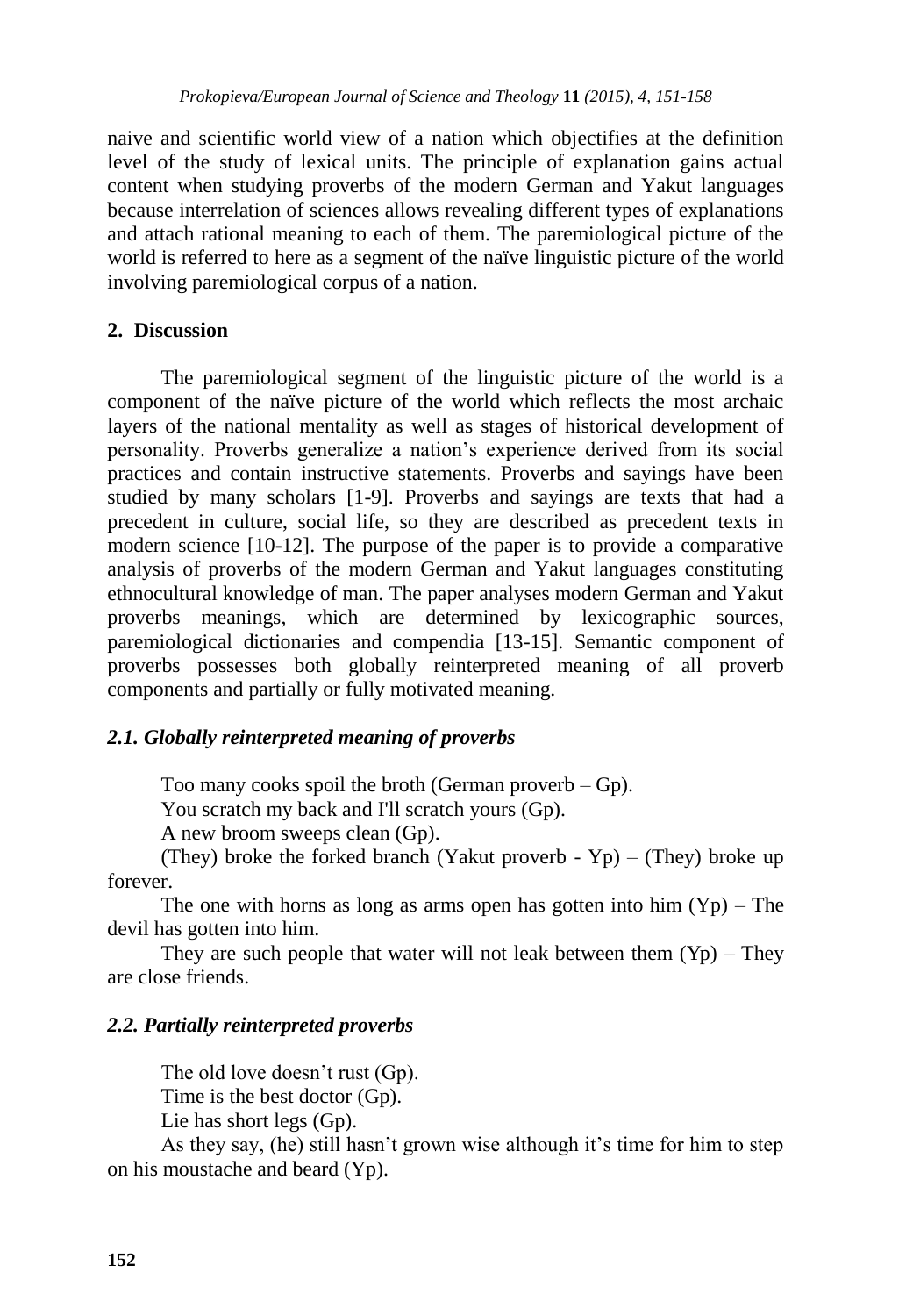As they say, he owes me for scraping off the pot walls (Yp). (It is said when one reminds of a trivial debt, favour).

For the unskilled cry the trees of a dark forest (Yp).

#### *2.3. Motivated meanings of proverbs*

The one who takes risk wins (Gp).

All is well that ends well (Gp).

A riding man is not a fellow traveller to a walking man (Yp).

Foolish head doesn't give rest to the legs (Yp).

One cannot keep an awl in a bladder (Yp) – Murder will out.

Paremiology of the modern German and Yakut languages pays much attention to the language itself, for example:

Word of honour (Gp).

The one who doesn't speak any foreign languages, doesn't know anything of his own (Gp).

Proverbs are the wisdom of streets (Gp).

One cannot be replete by beautiful words only (Gp).

A clever tongue will take you anywhere (Gp).

The human word is an arrow (Yp).

A proverb is a parable of ancestors (Yp).

The tongue has no bones (Yp).

The word said will not be heard (Yp).

Little words are sweet, many words make sick (Yp).

In general, this study is a systematic description of the concept sphere 'characteristics of man' in the paremiological system of the modern German and Yakut languages. There are many proverbs characterizing man in the languages under comparison, e.g.:

Appearances are deceiving (Don't judge a book by its cover/Beauty is only skin deep) (Gp).

One travels all across the country with a hat in the hand - Do well and have well (Gp).

One can judge a good master by his work - The work praises the artist (Gp).

He laughs best who laughs last (Gp).

The two-legged (a man) is motley inside, the bird outside (Yp).

A good man has three belts (Yp).

A man with the heart able to beat, nerves able to excited, blood able to rise (Yp).

A man having a go to pray and a trial to try  $(Yp) - A$  social and moral man.

Seeds love fertile soil, people love a good man (Yp).

The analysis revealed the body of structures representing knowledge, whereby speakers quantize the reality. The analysis of modern German and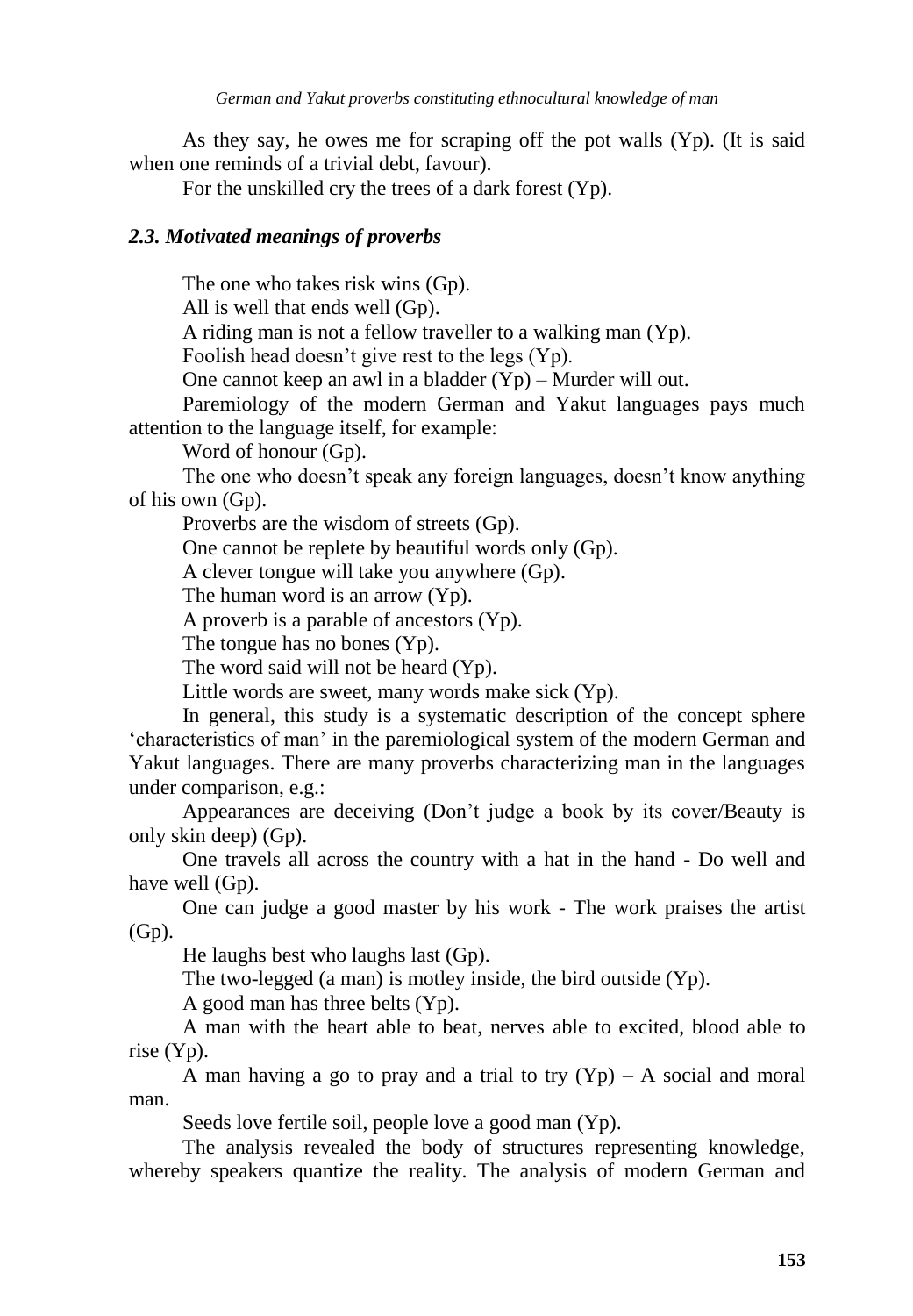Yakut proverbs showed that the quantity of proverbs with positive characteristics of man is less than those with negative characteristics, e.g.:

*'A clever man'*:

A clever man foresees (provides for) (Gp).

The one who's cleverer yields (to) (Gp).

A clever man escapes death by his wit (intellect) (Yp).

The bird is (judged, good) by its colour, the man by his wit  $(Y_p)$ .

'*A brave man'*:

The world belongs to the brave (Gp).

No risk, no gain (Gp).

The man is (judged, good) by his courage, the bear by his claws (Yp).

His courage is as small as a hat, his kindness is as small as a mitten  $(Yp)$ .

Negative characteristics of man objectifies the following concepts: a bad man, a liar, a cowardly man, a boastful man, a stupid man, an arrogant man, a greedy man, a lazy man, a thief.

'*A bad man*':

Drunkenness reveals what soberness conceals (Gp).

Smaller pots boil away faster (small fry are easier out of temper) (Gp).

He is better not to approach if you have something to eat for dinner  $(Yp)$ .

His tongue is larger than his mouth, his leg is larger than the road  $(Yp)$  -

About people with untimely words and awkward actions.

'*A liar*':

He that once deceives is ever suspected (Gp).

Still water run deep (Gp).

When he says 'water' - it's snow, when he says 'snow' – it's water  $(Y_p)$ . This man is as slippery as a fish (Yp).

'*A cowardly man*':

A cower is someone who thinks with legs in a dangerous situation (Gp).

Fear is the only thing that breeds faster than rabbits (Gp).

A cower is afraid of his shadow (Yp).

If you meet a match that will be a toy dog  $(Yp)$ .

'*A boastful man*':

Boasting oneself stinks (Gp).

In the evening one may praise the day (Gp).

Stupidity and arrogance grow a tone tree (Gp).

Bragging, he is ready to break his neck (Yp).

A stupid man is arrogant, a boastful man is vain (Yp).

He is awfully dandified, extremely vain (Yp).

'*A studip man*':

Too much laughter discovers folly (Gp).

He who doesn't like wine, women, and songs, is a fool lifelong (Gp).

Ironically, answer one's ill - founded hope (Yp).

(Having) poor thought - feeble mind  $(Y_p)$ .

Foolish head doesn't give rest to the legs (Yp) - Little wit in the head makes much work for the feet.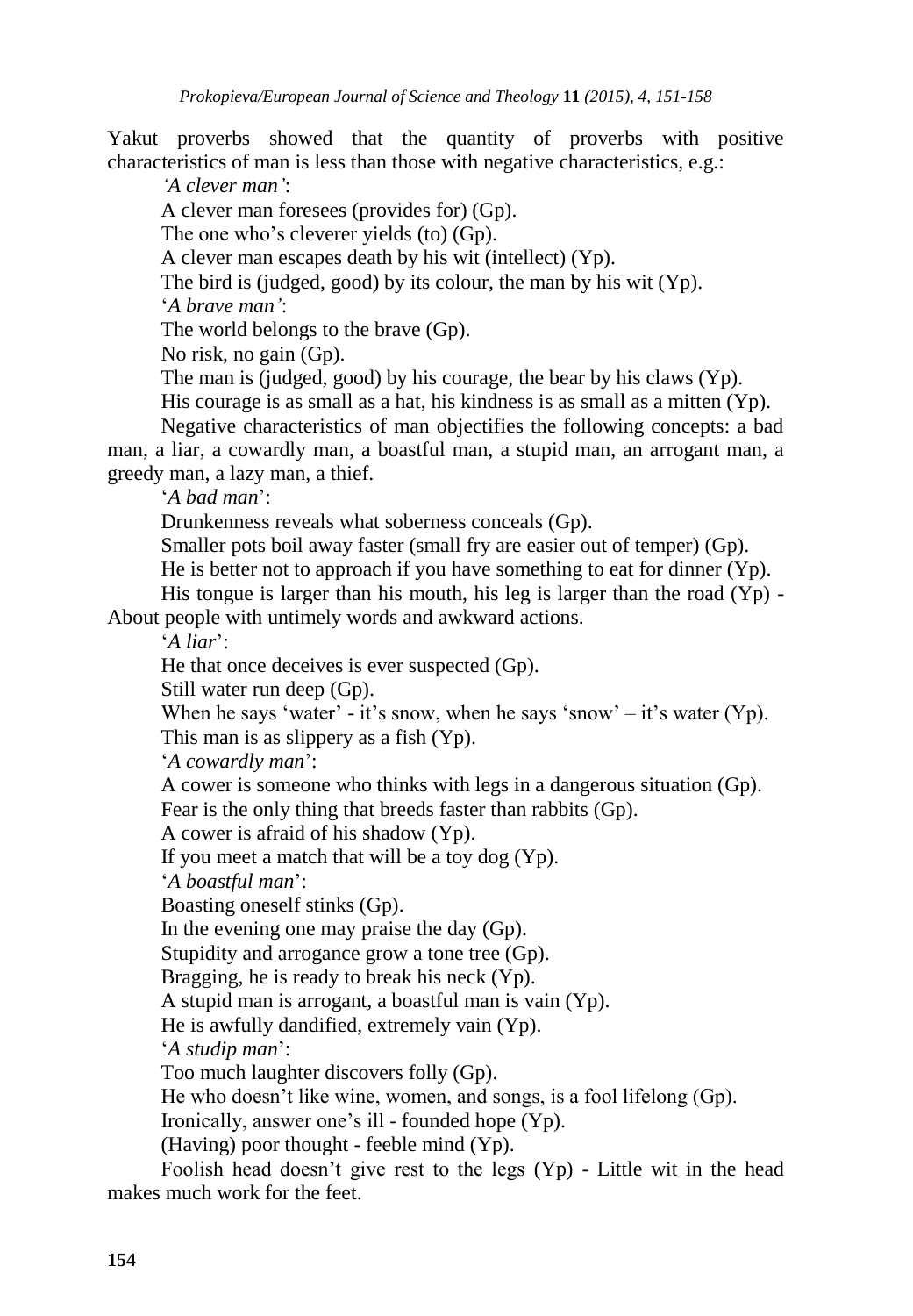*German and Yakut proverbs constituting ethnocultural knowledge of man*

A foolish man is like a crazy woman (Yp). '*An arrogant man*': Arrogance rarely does good (Gp). Pride goes before a fall (Gp). Puffed up with conceit (Gp). The one you disdain may be (do) seven times better (Yp). Watch out that the one you disdain would catch your legs (Yp). '*A greedy man*': Greed is the root of evil (Gp). It's better to dislocate the stomach than to give anything to the host (Gp). One thinks that when he gives something, he cuts off his five fingers (Yp). His greed is more than himself  $(Y_p)$ . '*A lazy man*': The fool stomach doesn't like to study (Gp). Bad seamstress uses a long thread (Gp). A lazy man always has an excuse (Yp). A lazy man chooses easier work, better food (Yp). '*A thief*': We hang little thieves and take off our hats to great ones (Gp). Opportunity makes a thief (Gp). A thief has three shadows (Yp). A thief has hundreds traces (Yp). The comparison of German and Yakut proverbs revealed the following paremiological universalia: A prophet is not without honour save in his own country (Gp). Eggs can't teach the hen (Gp). Rome was not built in a day (Gp). The road to hell is paved with good intentions (Gp). A match made in Heaven (Gp). Like the shepherd, like the herd  $(Gp)$  – Like priest, like people. A clean conscience is a good pillow (Gp). He that will not work shall not eat  $(Yp)$ . One cannot keep an awl in a bladder (Yp) - Murder will out. He sees an imperfection of another man as small as a hair, but he doesn't see his own imperfection as large as a log (Yp) - One sees the speck in another's eye and ignores the log in his own. Little wit in the head makes much work for the feet (Yp). Thought thrives on conflict (Yp). Truth doesn't go down in water, doesn't burn in fire  $(Yp)$  - Truth will out. The national picture of the world is represented in uniformity of physical and verbal behaviour of people in stereotypic situations, concepts, propositions, paremiology, e.g.: If you hear a song, you'll find yourself a shelter there as bad people don't sing songs (Gp).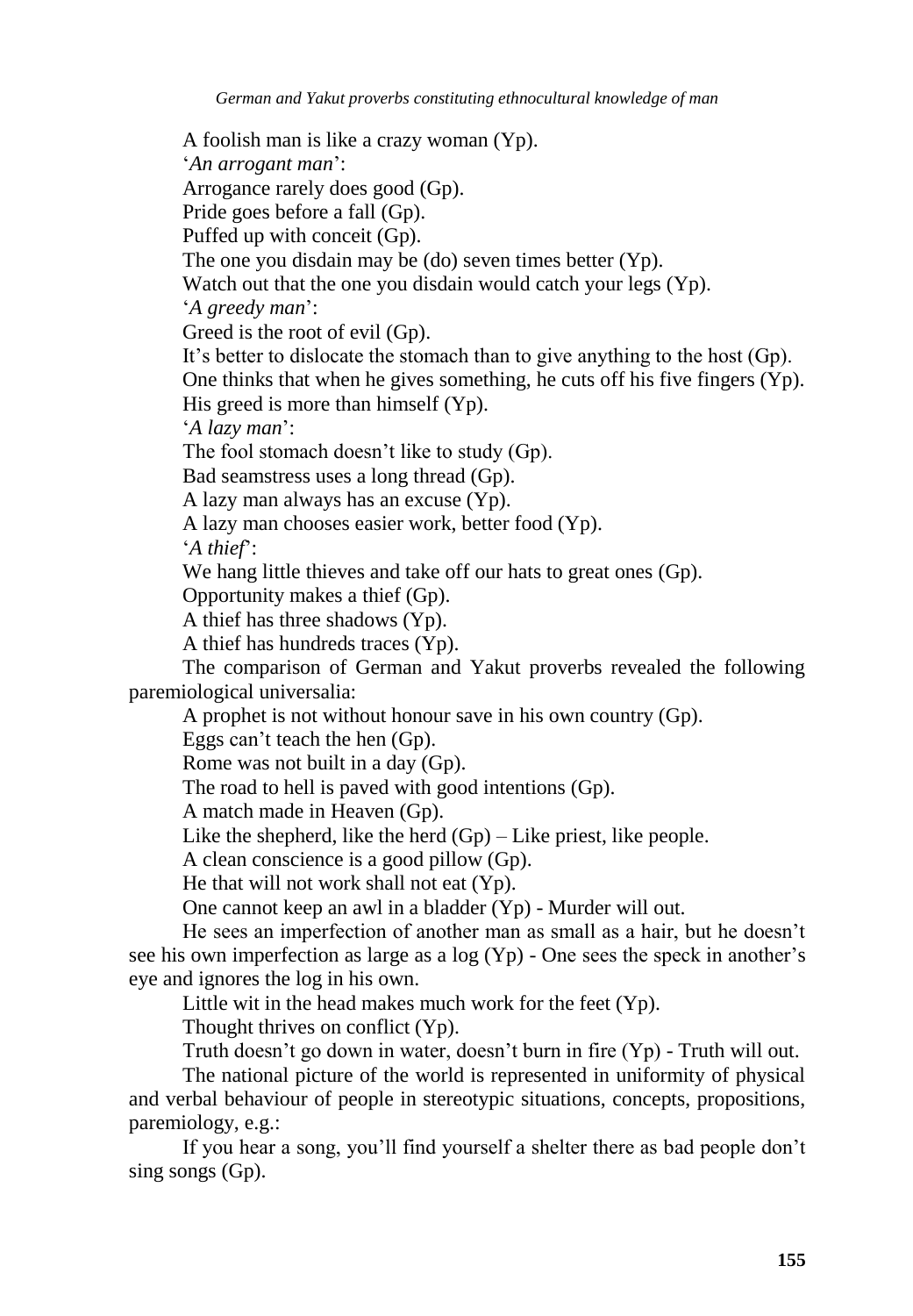One man's owl is another man's nightingale  $(Gp)$  – One man's meat is another man's poison.

It's better to have a louse in the soup than no meat at all  $(Gp) - It$ 's better to have something than nothing at all.

The young tweet as the old used to sing (Gp) - Like father, like son; it runs in the family.

(They) broke the forked branch  $(Y_D) - (Thev)$  broke up forever.

A bright thought as little as a moxa is better than a black thought as big as a camel (Yp).

A hare with the forest doesn't fall, a man with the family doesn't fall down (Yp).

As it's said, it's always Mottoyo's fault (Yp).

He is held up as an object of ridicule for a particoloured dog, an object of mockery for a grey dog (Yp).

The ended up cannot be ladled, the spilled cannot be filled up (Yp).

Let us consider the concept analysis of German and Yakut paremiology in detail. The interlinguistic equivalency of German and Yakut proverbs is quite rare due to the fact that the languages under consideration belong to different groups – Germanic and Turkic. For example, the compared proverbs 'There's no smoke without fire' (Gp) and 'A tree doesn't swing without wind' (Yp) have common meaning 'nothing happens without reason'. The components 'smoke' and 'fire' are used in German, 'wind' and 'tree' are used in Yakut. There is a Yakut synonym proverb 'A trouble has a thread (cause), unhappiness has a way'. The proverb 'He who does not work, shall not eat' is equivalent in both languages. Invariant features of proverbs are manifested in one lexico-semantic or subject group of compared proverb components. Their lexical and grammatical differences are determined by the systems of the compared languages. The German proverb 'What one doesn't have in the head, one must have in the legs' in form of a complex sentence corresponds with the Yakut proverb 'Foolish head doesn't give rest to the legs' in form of a simple sentence. The subordinate clause with neutral meaning 'What one doesn't have in the head]' (Gp) corresponds with the word group 'foolish head (fool's head)' of the Yakut language. The main clause 'one must have in the legs' (Gp) corresponds with the word combination 'doesn't give rest to the legs' of the Yakut language. In general, both proverbs mean 'Little wit in the head makes much work for the feet' where the components explicit the meanings 'head' and 'leg' respectively.

The Biblical phrase 'An eye for an eye and a tooth for a tooth' (Gp) has its analogue in the Yakut proverb 'A horn for a horn, a tooth for a tooth, a hoof for a hoof' where the components 'horn' and 'hoof' reflect the specifics of the environment by the language itself. When comparing these German and Yakut proverbs, match only the component 'tooth'. Instead of the component 'eye' the somatisms 'horn' and 'hoof' are used, which results in component extension of the Yakut proverb. The German proverb 'A man, a word' (An honest man's word is as good as his bond) corresponds with the Yakut proverb 'A good horse - one urging on, a good man – one word' (One urging on is enough for a good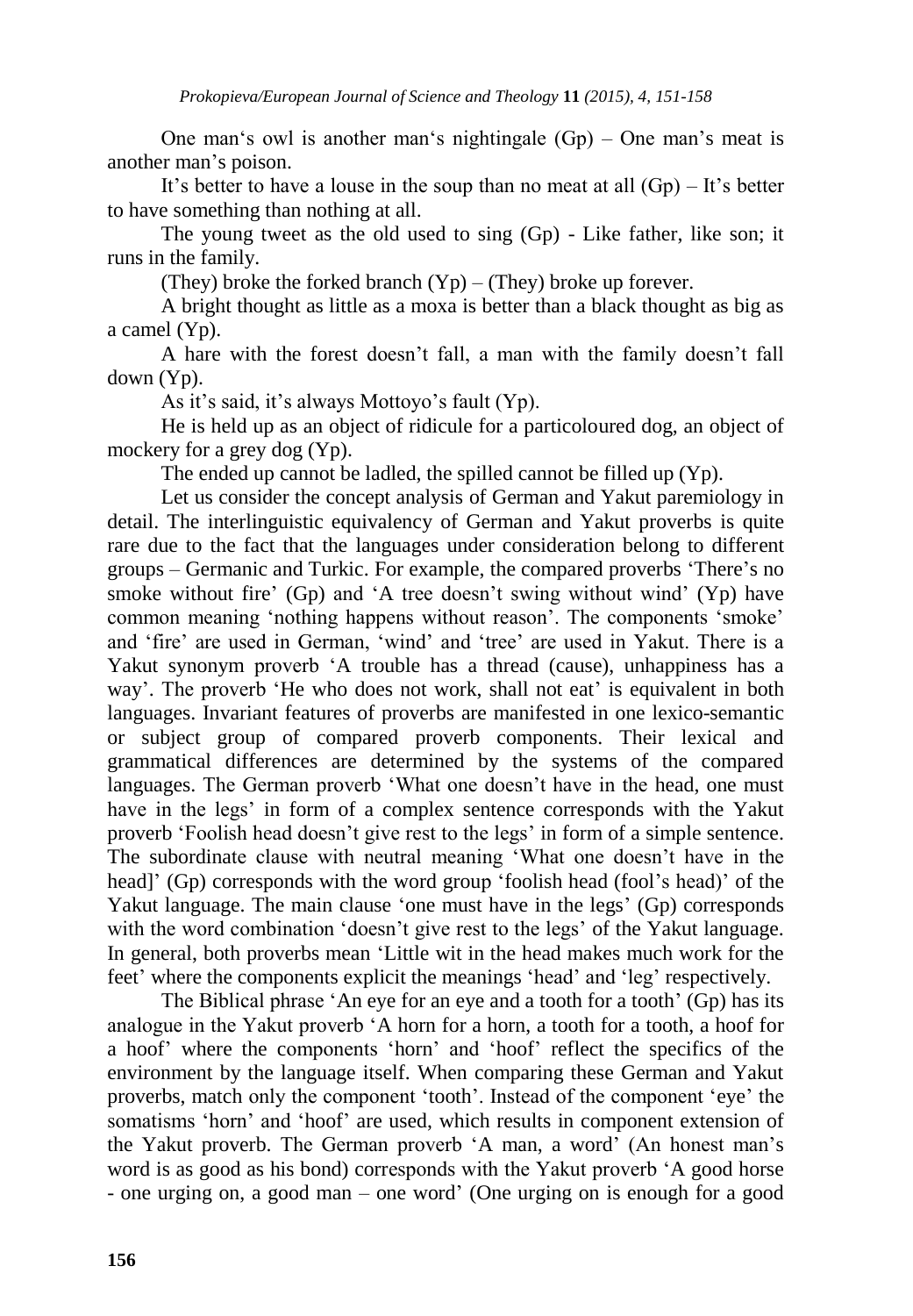horse, a good man always keeps his word). In contrast to the German proverb, the Yakut proverb has a syntactically complicated form, namely, a compound sentence. The Yakut proverb additionally provides the comparison with a good horse for which just one urging on is enough.

The semantic commonness of the proverbs 'You scratch my back and I'll scratch yours' (Gp) and 'A raven won't peck out another raven's eye, one person in charge won't let down another one' differ in structure variance of proverb components – a simple extended sentence and a compound sentence. The original meaning of the former proverb is 'One hand washes the other', the latter 'A raven won't peck out another raven's eye, one person in charge won't let down another one'. The direct contact of man with nature left its mark on the Yakut language, in particular, this proverb uses an zoonym 'raven' and an archaism 'a person in charge, a chief' meaning a man himself in contrast to the German proverb, where a pars pro toto 'a hand' is used. The semantic commonness is characteristic for another Yakut proverb 'A knife won't cut its handle, a raven won't peck out another raven's eye'.

In national specific proverbs of the German language there are no lexically marked components, specific semantics id characteristic for all the direct meaning of the word group which contains particular customs, traditions, superstitions, etc. as its prototype, e.g.: 'So many countries, so many customs' (Gp) and 'Every country has its glory, every glade has its name' (Yp).

A particular part of national specific proverbs of the German language is determined by their peculiarity based both on figurativeness and the denoted concept. The ethnic specifics of the proverbs 'Better a sparrow in the hand than a dove on the roof' (Gp) and 'Following a mallard, he lost a teal' (Yp) is expressed in the difference of the zoonym components 'sparrow' (Gp) and 'mallard' (Yp), 'dove' (Gp) and 'teal' (Yp) which refer to the same thematic group 'Birds'. The common meaning of the proverbs is 'A bird in the hand is worth two in the bush'.

The proverb 'Old age doesn't protect against stupidity' (Gp) is literally translated into Russian 'Even an old woman can make a blunder'. The analogue Yakut proverb 'As they say: he is still not wise though it's time for him to step on his moustache and beard' possesses both different structure and conceptual meaning.

While the German proverb 'Tell me who you're acquainted with and I'll tell you who you are' has an abstract meaning, the Yakut proverb 'If one lives with an skilled man one becomes skilled, if one lives with a raven one becomes a raven' involves clarifying components 'skilled' and 'raven'.

## **3. Conclusion**

Thereby, the study of the typologically common and the nationally specific in paremiology by comparative investigation of proverbs of the modern German and Yakut languages is of interest and holds promise. It contributes to development of cognitive linguistics in the context of culture and national world